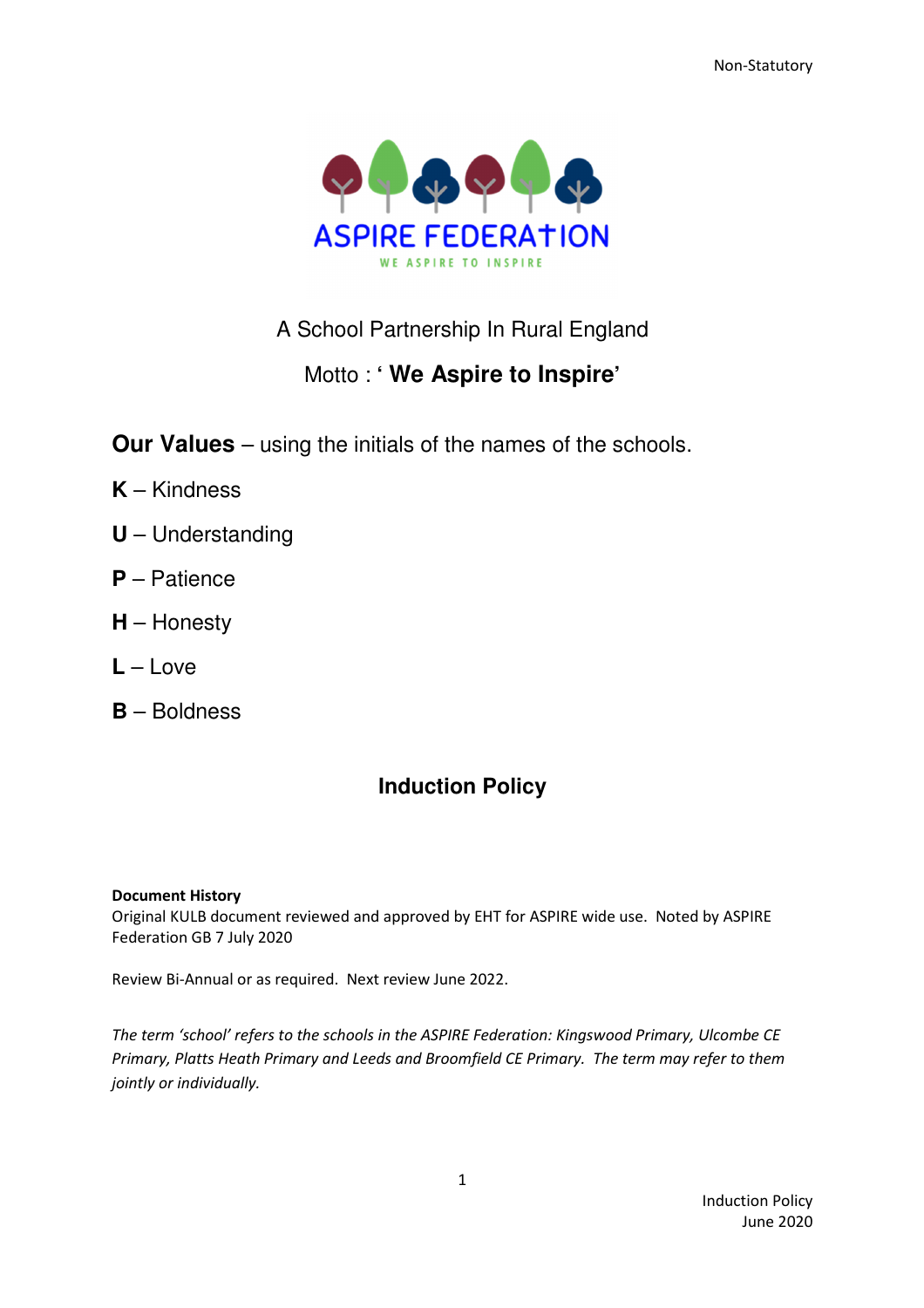#### Induction Policy

#### Introduction

This policy applies to all employees and also, as appropriate, to volunteers, agency staff and governors who will all receive a tailored induction programme which will include appropriate information, training, observation, and mentoring as appropriate.

Safeguarding Children and Child Protection will feature prominently in every induction programme. The first weeks and months are vital to the success of any appointment.

The arrangements made for introducing a new employee, volunteer or governor to the duties of the post, and to the school as a whole, provide the foundation for successful and safe contribution to the school.

The Induction Programme is designed to help new employees, volunteers and governors become familiar with the requirements of their position and learn about the school culture, ethos, priorities aims and working practices effectively and efficiently so that they become knowledgeable and confident as quickly as possible.

The Induction Programme should be cross- referenced to the NQT Induction requirements and probationary periods for support staff, as appropriate. Induction is an organic on-going and evolving process that realistically takes weeks and months.

 The ethos of the federation is that learning is a shared responsibility and there is an expectation that new members joining the team will be proactive in asking for help.

### The induction process should:

- Provide information and training on the school's policies and procedures
- Provide Child Protection information including outlining responsibilities

• Enable the colleague to contribute to improving and developing the overall effectiveness of the school, raising pupil achievement, and meeting the needs of pupils, parents and the wider community

• Contribute to the colleague's sense of job satisfaction and personal achievement

• Explain the school's Safer Code of Conduct to ensure that all staff, volunteers and governors new to the school understand what is expected of them at the school and gain support to achieve those expectation

• Identify and address any specific training needs